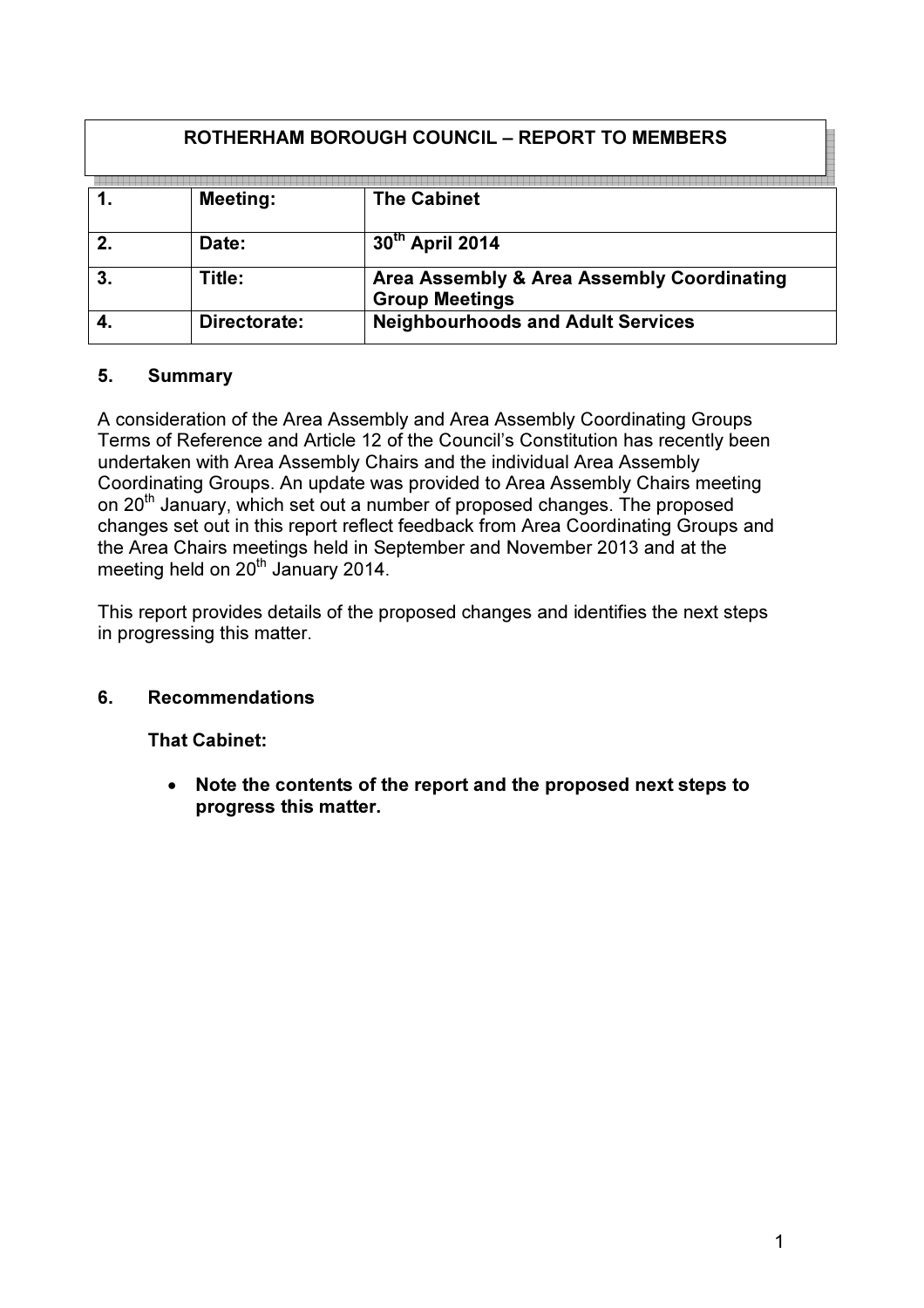## 7. Background

In January 2011, a report was presented to Cabinet which detailed the outcome and recommendations of the review of the Neighbourhood Partnership Service. The proposed operational changes arising from the review were approved by Cabinet and implemented in February 2011. Cabinet also supported the need for the new partnership team to have the capacity and flexibility to:

- Undertake wide ranging area based needs assessments and translating them into action focussed service plans.
- Providing support and stewardship of local communities, and directly influencing housing, environmental and community safety agendas, making it easier to get things done.
- Promoting civic participation and supporting local democratic processes
- Becoming a critical element of integrated locality based services. In seeking to address these issues, consultation took place with Area Assembly Chairs and Area Assembly Coordinating Groups which included a review of the Area Assembly Terms of Reference and Article 12 of the Council's Constitution. This was to determine what, if any, changes should be made to reflect the new operational arrangements within the Area Partnership Team and ensure that the objectives set out above were realised.

Discussions with Area Assembly Chairs and Coordinating Groups has recognised that some of the work Area Co-ordinating Groups used to oversee is now taking place in other forums, for example through Community First Panels or Deprived Communities coordinating meetings. However, the extent of this varies in each area depending on the areas priorities and the number of other forums within a particular area.

It was recognised that in view of this changed dynamic, it would perhaps be beneficial to have a more flexible approach to partnership and meeting structures, which are relevant to and meet the needs of each Area Assembly area.

The proposed changes which arose from this consultation process are set out below. These were recently reported to the Area Assembly Chairs meeting on 20<sup>th</sup> January and revisions have made based upon feedback received.

The proposed changes seek to:

- Enable greater decision making and empowerment at a local level.
- Enable Area Co-ordinating Groups to review and develop their membership and convene based on local issues and requirements within their areas.
- Sustain links with disadvantaged communities activity, Community First and other area based initiatives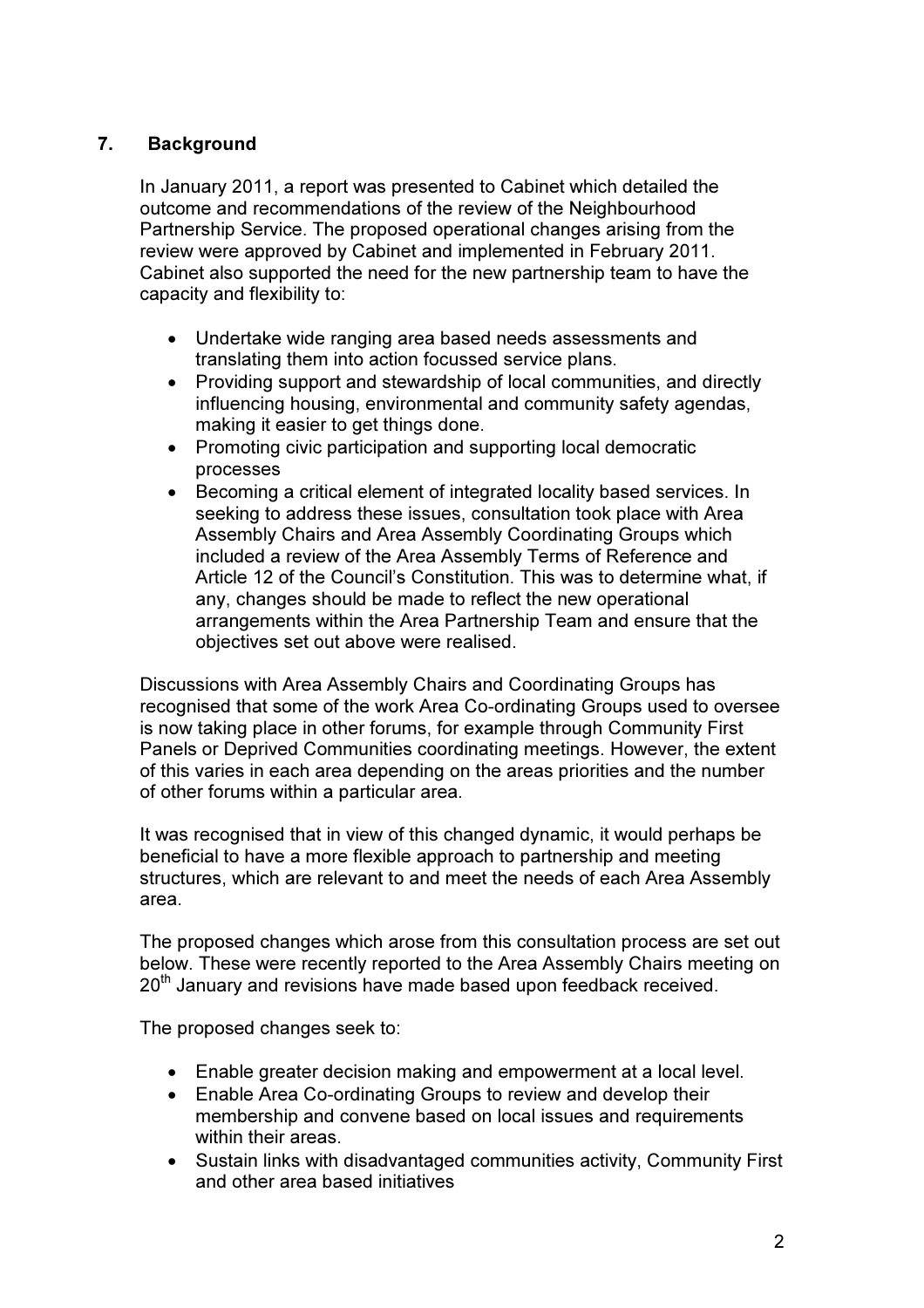- Sustain coordination of area based activity and delivery of outcomes
- Support initiatives to address major issues such as Welfare Reform and increasing capacity within the voluntary and community sector and the community at large.

### 7.1 Recommended changes to Article 12.

Numbers refer to the relevant sections in Article 12. The current wording is quoted with the recommended changes set out thereafter.

(3) Area Assemblies shall meet at least 6 times a year at publicised locations within the areas they cover

Recommended change: Area Assemblies shall meet at least 4 times a year at publicised locations.

This is to enable flexibility in terms of meeting venues to be used and in order to enable cost savings to be generated where possible.

(6) The Co-ordinating Group shall comprise the 9 Elected Members for the Electoral Wards within the area, 6 representatives of partner organisations and 3 community representatives.

Recommended change: The Co-ordinating Group shall comprise of the 9 Elected Members for the Electoral Wards within the area, representatives of partner organisations and community representatives.

It is proposed that individual Co-ordinating Groups will have the flexibility to determine who and how many partners/community organisations will sit on the group. Also, that partners/community organisations will be invited on to the Co-ordinating Group as appropriate in line with the Group's Area Plan/priorities. This would give the capacity to co-opt different partners to reflect the critical issues at that time. Co-opted members could remain part of the membership subject to the agreement of the group.

#### 7.2 Recommended changes to Terms of Reference

Numbers refer to sections in the Terms of Reference. The current wording is quoted with the recommended changes set out thereafter.

- (3) The role of the Area Assemblies shall be to:-
	- Encourage access and participation from local residents in the democratic process;
	- Develop a single Area Plan for the Area Assembly that is recognized by all agencies operating within the area;
	- Set local delivery targets and monitor progress towards these targets;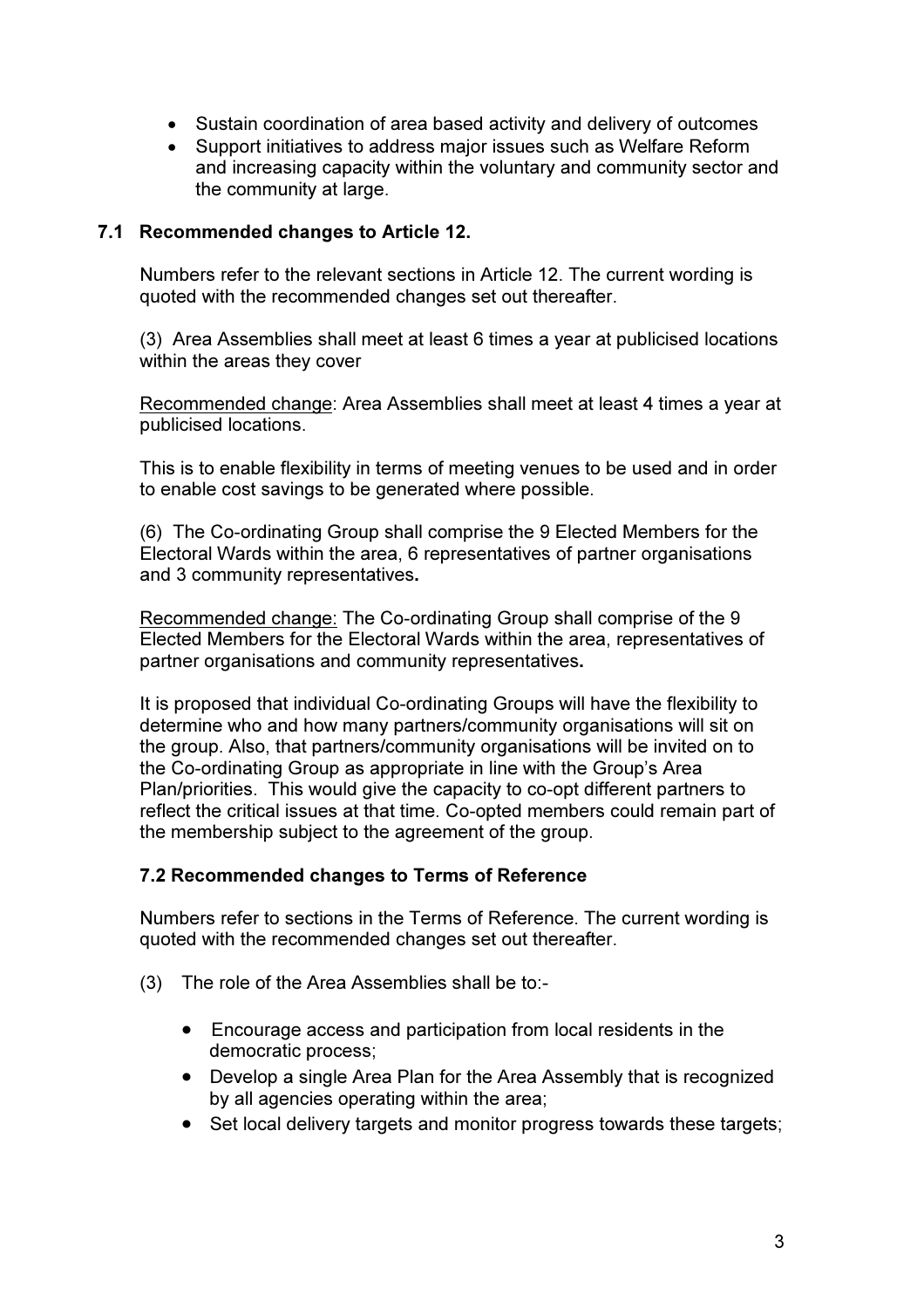- Review the impact and co-ordination of Council policies and services and those of other organisations who deliver services in the areas which the Assembly covers;
- Consider issues of local concern and to submit reports to the relevant Cabinet Member, Cabinet, Scrutiny and Rotherham Partnership on these;
- Comment on issues referred by Cabinet, the relevant Cabinet Member, Scrutiny and Rotherham Partnership;
- Indicate views on a range of issues which require local consultation;
- Receive and consider the report of any Task and Finish Group set up by the Co-ordinating Group and determine any appropriate action.
- Consider funding proposals for the expenditure of devolved budgets submitted to the Area Assembly by the Co-ordinating Group

Recommended change: remove 'single Area Plan' and replace with 'develop partnership Area Plans where required as identified by the Co-ordinating Group'.

Recommended change: remove 'set local delivery targets and monitor progress'. Add in ' Work with community and voluntary organisations to ensure their involvement in local decisions and where possible to increase their capacity to deliver within their community'.

(4) Area Assemblies shall hold public meetings at least six times a year at publicised locations within the areas they cover. Such meetings shall be attended by the elected Members, representatives of other public bodies, voluntary and commercial organisations operating within the area (whether or not represented on the Area Assembly Co-ordinating Group) and members of the public

Recommended change: Area Assemblies shall hold meetings at least four times a year. The format and dates for these meetings to be decided by each Co-ordinating Group.

(6) The Co-ordinating Group shall comprise:-

- The nine elected Members for the electoral wards within the area.
- Six representatives of partner organisations.
- Three community representatives.

### Recommended change: Replace with:

The Co-ordinating Group membership shall comprise the 9 Elected Members for the Electoral Wards within the area. Co-optees will be identified by the Co-ordinating Group on an annual basis, based on local needs identified through area planning processes.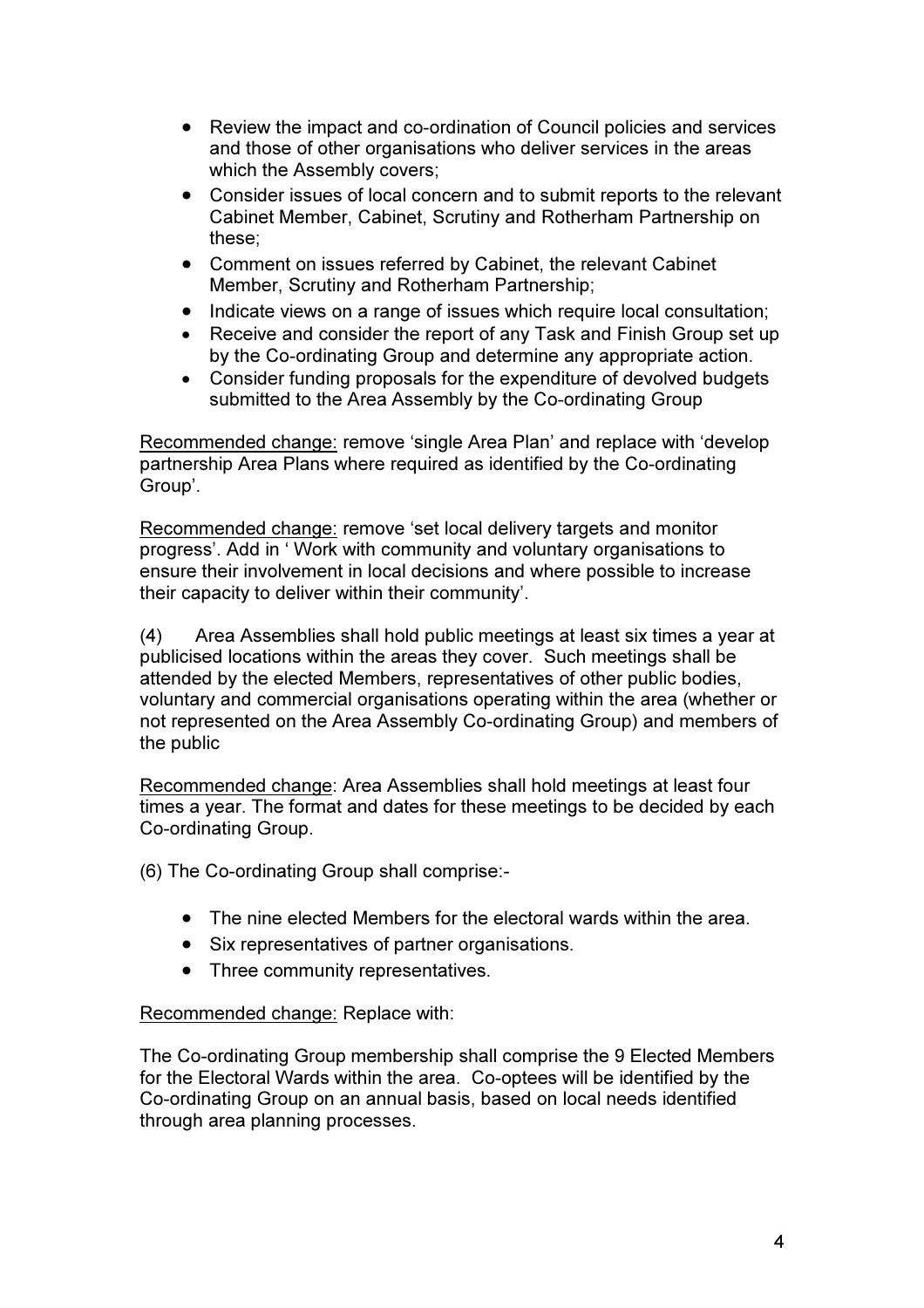(8) The six representatives of partner organisations shall in all cases include a representative of South Yorkshire Police, 2010 Rotherham Limited, NHS Rotherham and where applicable a Parish Council representative to be chosen by the Parish Councils within the area. These representatives and the elected Members shall jointly appoint the remaining representatives of partner organisations.

Recommended change: Delete this paragraph. See recommended changes to (6) above.

(9) The three community representatives will be appointed by the elected Members and the representatives of partner organisations following public advertisement within the area, for a term of four years.

Recommended change: Replace this paragraph with:-

'Co-optees will be appointed by the elected Members and the representatives of partner organisations following public advertisement within the area, for a term of one year. A co-optee who wishes to continue as a member of the group after his/her term of office has expired may, with the agreement of the co-ordinating group, extend his/her representation for a further year. The post does not need to be publically advertised'.

(10) The Co-ordinating Group may co-opt representatives of other partner organisations or community representatives for such particular projects or periods of time as the Co-ordinating Group shall determine.

Recommended change: Replace this paragraph with;

'The Co-ordinating Group may co-opt other representatives for such particular projects or periods of time as the Co-ordinating Group shall determine, subject to the approval of the Chair of the Co-ordinating Group'.

(11) Meetings of the Co-ordinating Group shall be held at least six times a year. A quorum must include at least three of the elected Members of the Coordinating Group and at least three other members of the Group.

Recommended change: Meetings of the Co-ordinating Group shall be held at least twice per year.

Recommended change – a quorum must include at least three elected members and at least 1/3 of the remainder of the Group.

The quorum must remain as 3 elected members, but the recommendation changes the partners/ co-optee member attendance from a specific number to 1/3 of the remainder of the group. The Chair or Vice Chair would still need to be present to hold the meeting. Please note that Standing Order 22 (2) requires at least 3 members to hold a meeting which is a committee of the Council.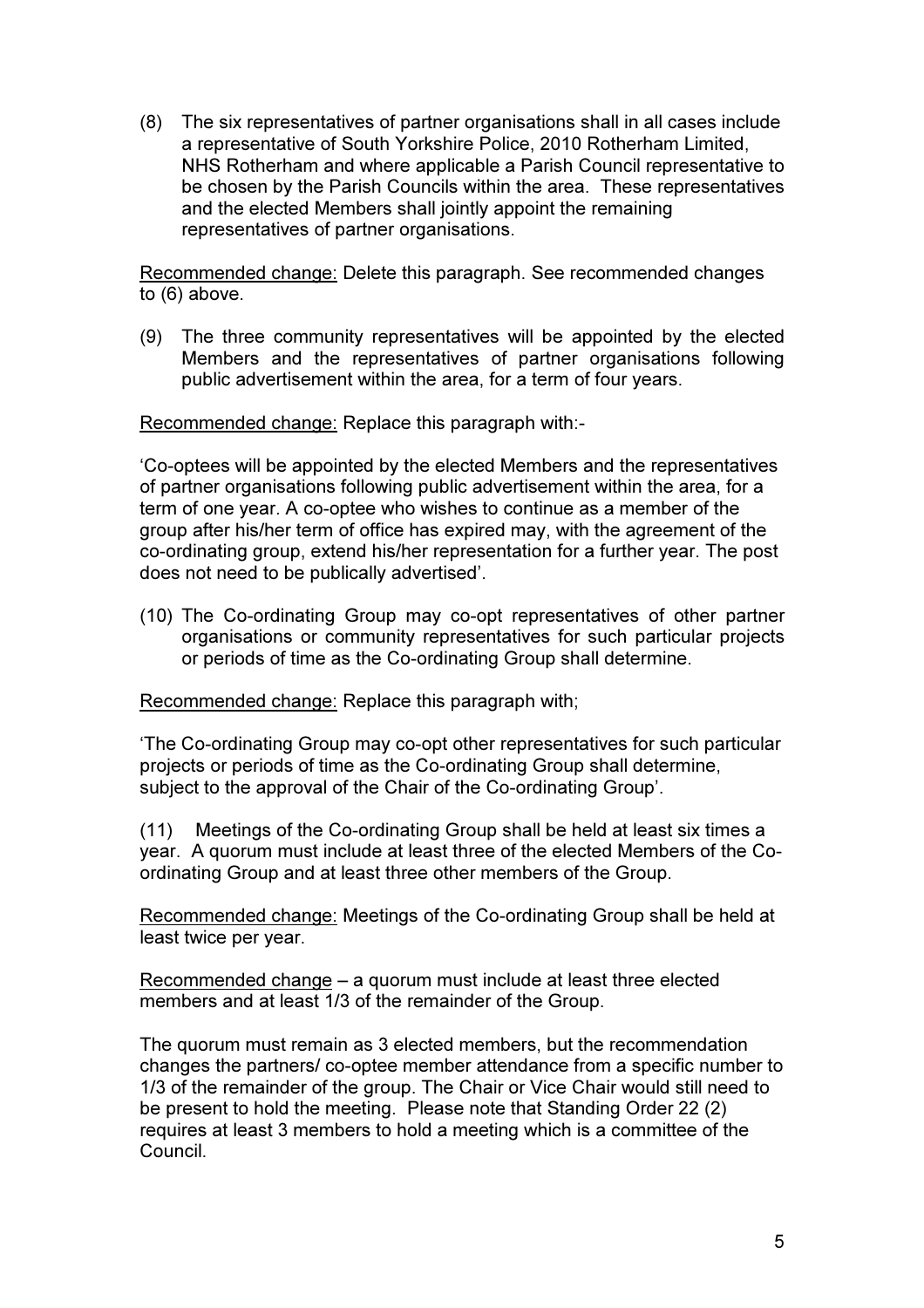(12) Substitute Members are not permitted at meetings of the Co-ordinating Group. If a partner representative or community representative fails to attend the Co-ordinating Group for three consecutive meetings, then the Co-ordinating Group shall consider the reasons for non-attendance and may appoint a replacement partner or community representative as the case may be.

Recommended change: Change the terms "partner representative" and "community representative" and replace with the term "co-optee".

(14-21) Area Assembly Devolved Budget Procedure.

Recommended change: remove attachment, but not reference to the budget. The procedure is outdated and is no longer relevant. New procedures will be drawn up specific to any allocated future budgets. Reference to the devolved budget to be retained to allow capacity for Co-ordinating Groups to administer any devolved budgets in the future.

(23) The Area Chairs shall meet at least six times a year together with the Cabinet Member for Safe and Attractive Neighbourhoods who shall Chair each meeting.

Recommended change: The Area Chairs shall meet quarterly.

# 7.3 Voting Rights

It was proposed during the consultation that all members of the coordinating group should have voting rights. There was concern that co-optees would not engage with the process fully if they did not have voting rights. One Coordinating Group acknowledged benefits of accountability of elected members if they had sole voting rights. However, the value of co-optees was also recognised. The consensus was that partners and community representatives should have voting rights.

## 7.4 Next Steps

Legal Services have been consulted and have advised that changes can be made subject to Cabinet approval and ratification by full Council on  $6<sup>th</sup>$  June 2014.

### 8 Finance

There are no immediate financial issues arising from the report.

## 9 Risks and uncertainties.

There are no immediate risks arising.